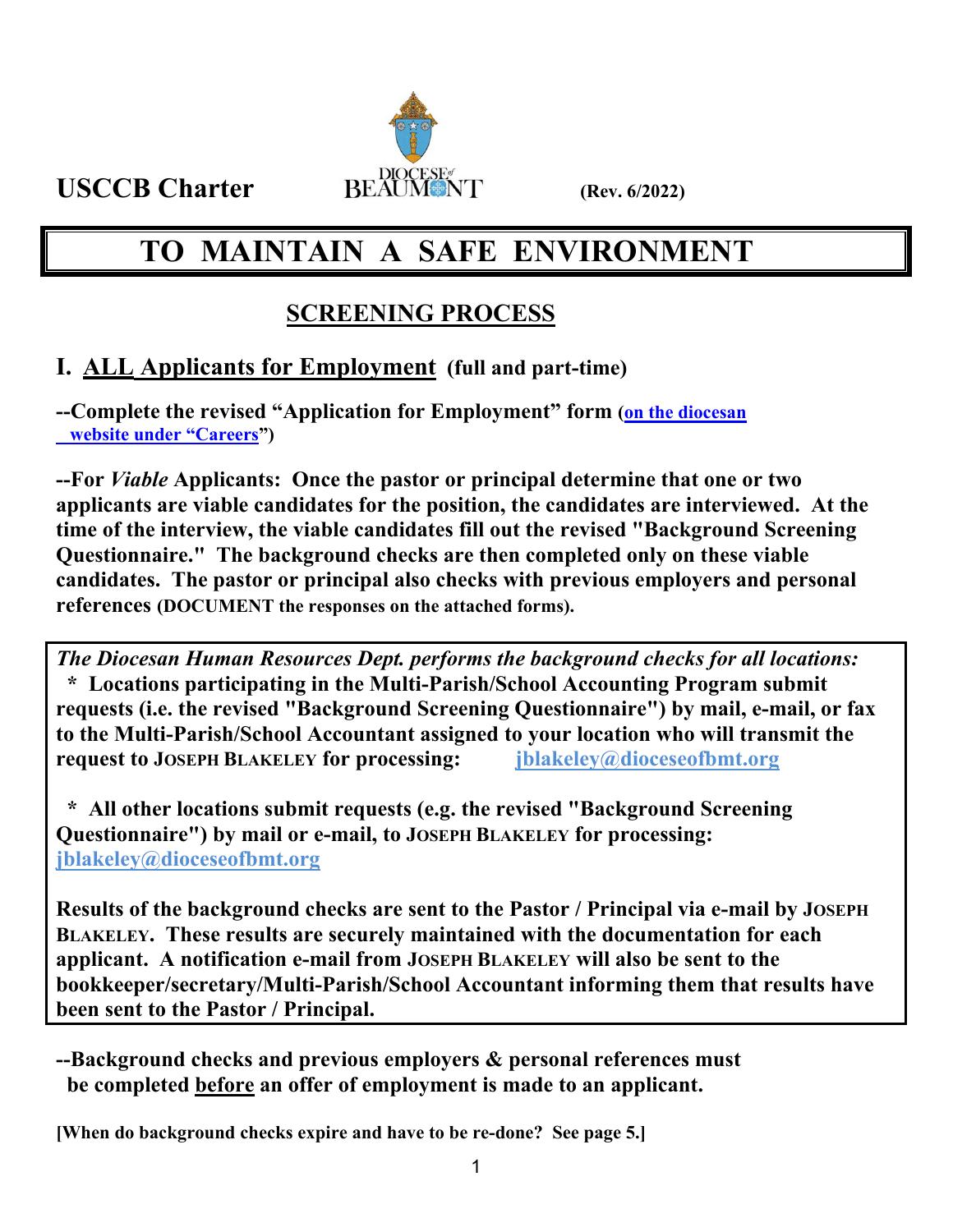### **After hiring:**

- **Give employee a copy of the revised** *Ethical & Responsible Conduct*  **Policies (on https://www.dioceseofbmt.org/safe-environment) and have employee sign the "Acknowledgement of Receipt" form for lay employees (also on website)**
- **Give employee a copy of the** *Social Media Policy* **(on diocesan website Safe Environment) and have them sign the employee "Verification Statement" at the end of the document**
- **Require the employee to complete virtual safe environment training:**  *VIRTUS* **"Protecting God's Children" at** virtusonline.org

**OR provide you with a copy of their "Certificate of Completion" from a previously completed PGC session, either in-person (before COVID) or online (during/after COVID) (unless hired for under 10 hours per week AND has no access to children)** 

o **Recertification is necessary after 5 years and is entirely online** 

 **Open an individual personnel file with all the above employment documentation and maintain in a secured file cabinet in the office. This file should only be maintained by the Pastor or Principal** 

 **[Scroll down]**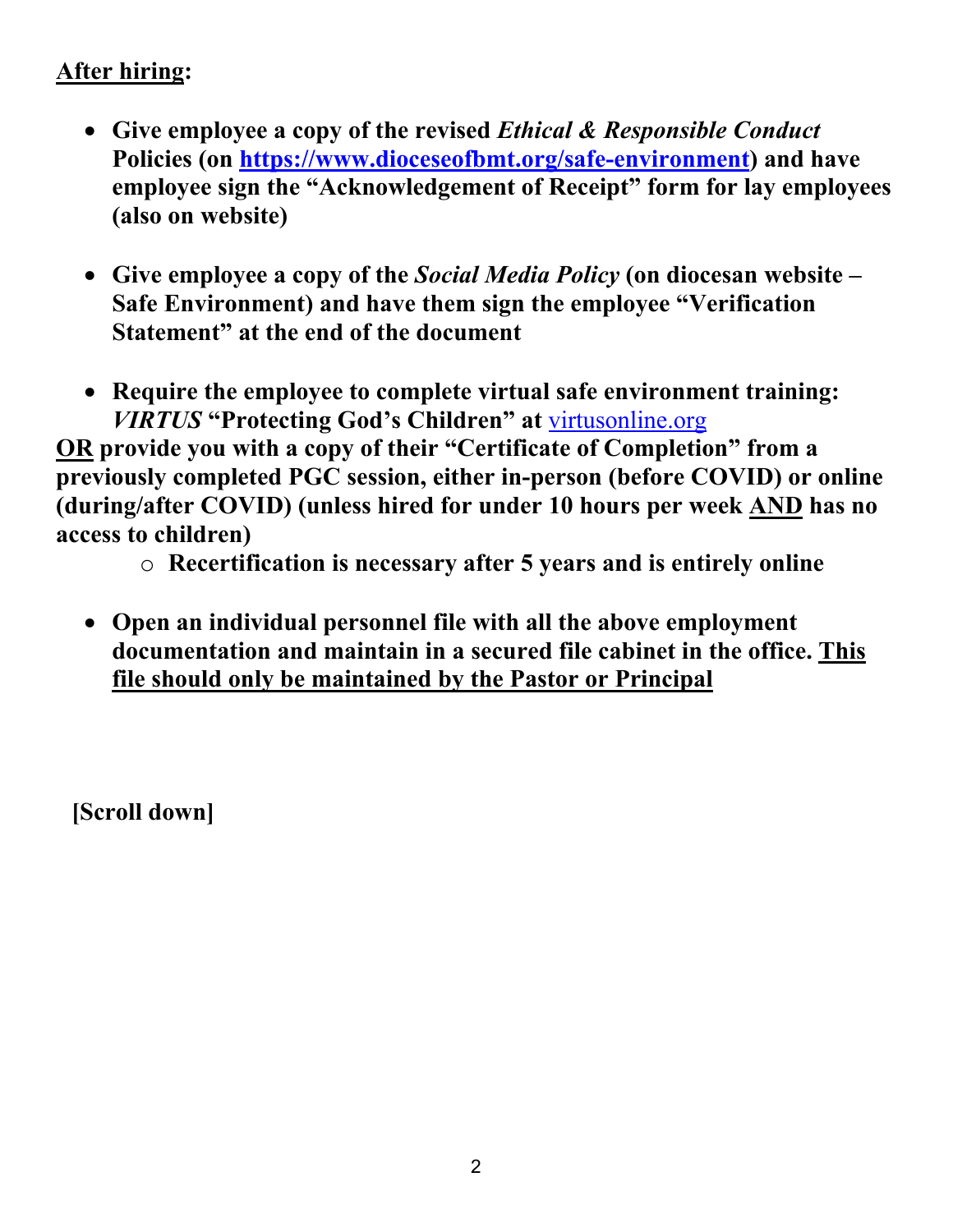# **TO MAINTAIN A SAFE ENVIRONMENT**

### **SCREENING PROCESS**

### **II. All VOLUNTEERS** *who will have regular access to children & youth*

 **--Complete the revised "Background Screening Questionnaire" (Attached)**

*The Diocesan Human Resources Dept. performs the background checks for all locations:* 

 **\* Locations participating in the Multi-Parish/School Accounting Program submit requests (i.e. the revised "Background Screening Questionnaire") by mail, e-mail, or fax to the Multi-Parish/School Accountant assigned to your location who will transmit the request to JOSEPH BLAKELEY for processing: jblakeley@dioceseofbmt.org** 

 **\* All other locations submit requests (e.g. the revised "Background Screening Questionnaire") by mail or e-mail to JOSEPH BLAKELEY for processing: jblakeley@dioceseofbmt.org** 

**Results of the background checks are sent to the Pastor / Principal via e-mail by JOSEPH BLAKELEY. These results are securely maintained with the documentation for each volunteer. A notification e-mail from JOSEPH BLAKELEY will also be sent to the bookkeeper / secretary / Multi-Parish/School Accountant informing them that results have been sent to the Pastor / Principal.** 

### **--Background checks must be completed before any person is allowed to volunteer with children & youth.**

**To obtain clarifications regarding volunteers who must be screened and/or trained please contact the Office of the Chancellor at 409-924-4304 or chancellor@dioceseofbmt.org** 

 **[Scroll down]**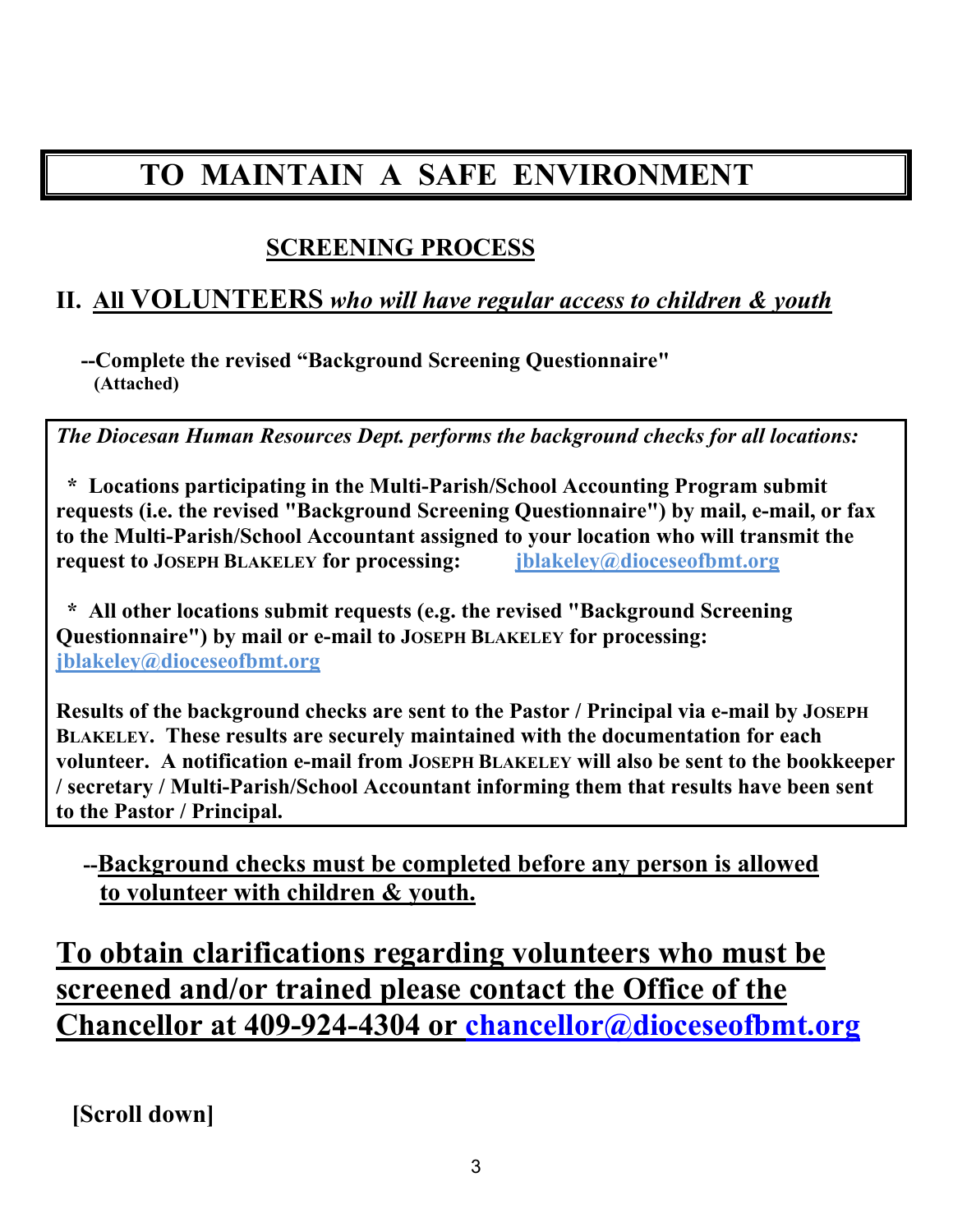### **After Accepting the Volunteer:**

- **Give volunteer a copy of the revised** *Ethical & Responsible Conduct*  **Policies (on https://www.dioceseofbmt.org/safe-environment) and have volunteer sign the "Acknowledgement of Receipt" form for lay employees (also on website)**
- **give volunteer a copy of the** *Social Media Policy* **(on diocesan website Safe Environment) and have him/her sign the volunteer "Verification Statement" at the end of the document**
- **Require volunteer to attend a "Protecting God's Children" awareness session within 30 days OR provide you with a copy of the "Certificate of Participation" in a PGC session or a "Certificate of Completion" of the on-line recertification.**
- **Require the volunteer to complete virtual safe environment training:**  *VIRTUS* **"Protecting God's Children" OR provide you with a copy of their "Certificate of Completion" from a PGC session, either in-person (before COVID) or online (during/after COVID)** 
	- o **On-line recertification will be necessary after 5 years**
- **Maintain all above documentation together for each volunteer in a secured file cabinet in the office - alphabetized for easy access.**

 **[Scroll down]**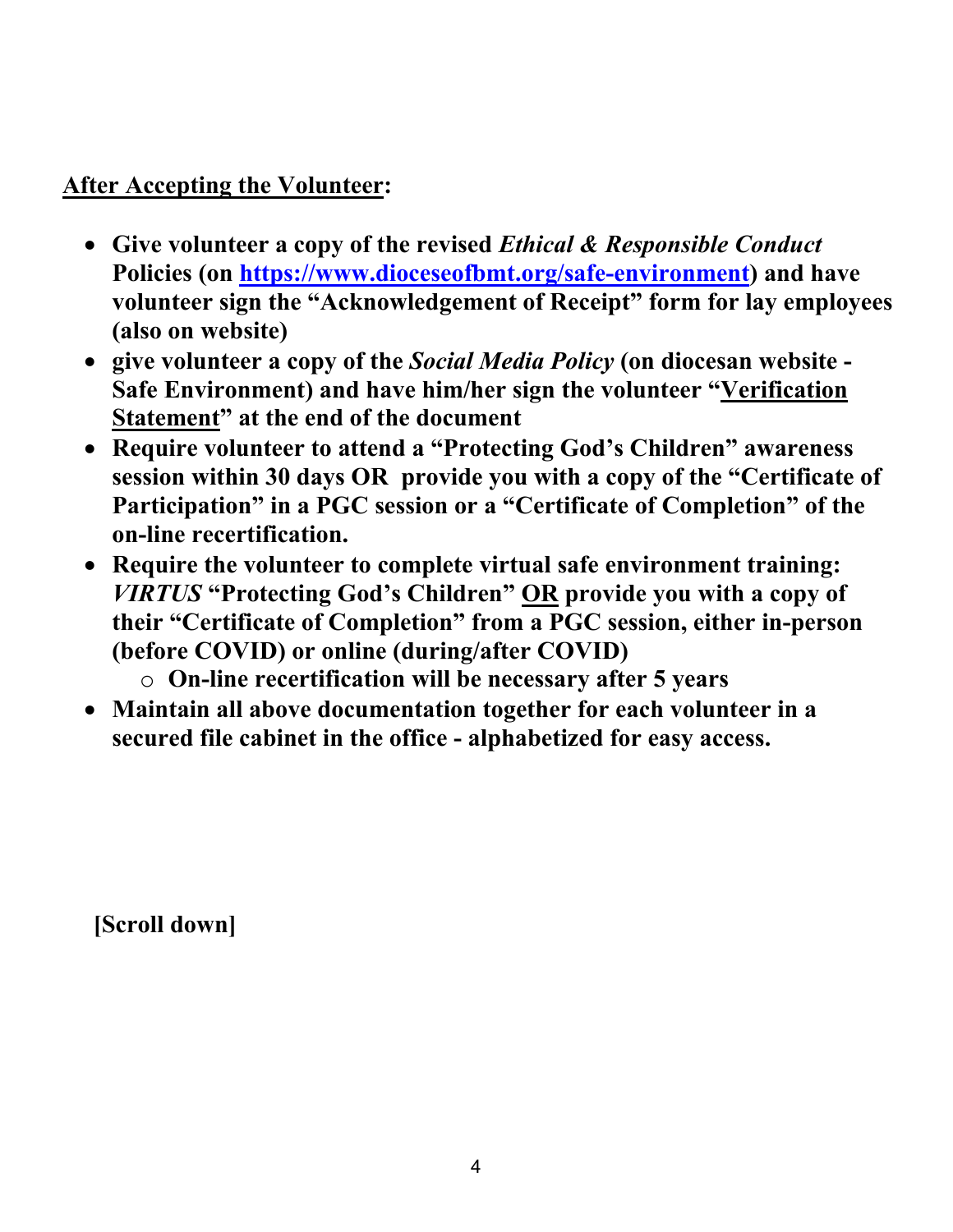# **EXPIRATION:** (4-20-2016)

# **BACKGROUND CHECKS:**

1. CREDIT CHECK - repeated every 7 years

[e.g. Clergy, Dept. Heads, Office Directors, Bookkeepers, Volunteer Money Counters]

## 2. DMV CHECK - repeated every 3 years

[e.g. Clergy, Diocesan staff, Parish/School Employees (except substitutes), Volunteers who drive for the church entity]

# 3. NATIONAL SEX OFFENDER CHECK - repeated every 7

years

[All Clergy & diocesan-parish-school employees, all volunteers who work with children & youth at least 10x a year or even one concentrated overnight event]

# 4. STATE CRIMINAL CHECK - repeated every 7 yrs.

[All Clergy & diocesan-parish-school employees, all volunteers who work with children & youth at least 10x a year or even one concentrated overnight event]

# **SAFE ENVIRONMENT TRAINING (PGC):**

Repeated every 5 years – by completing the on-line recertification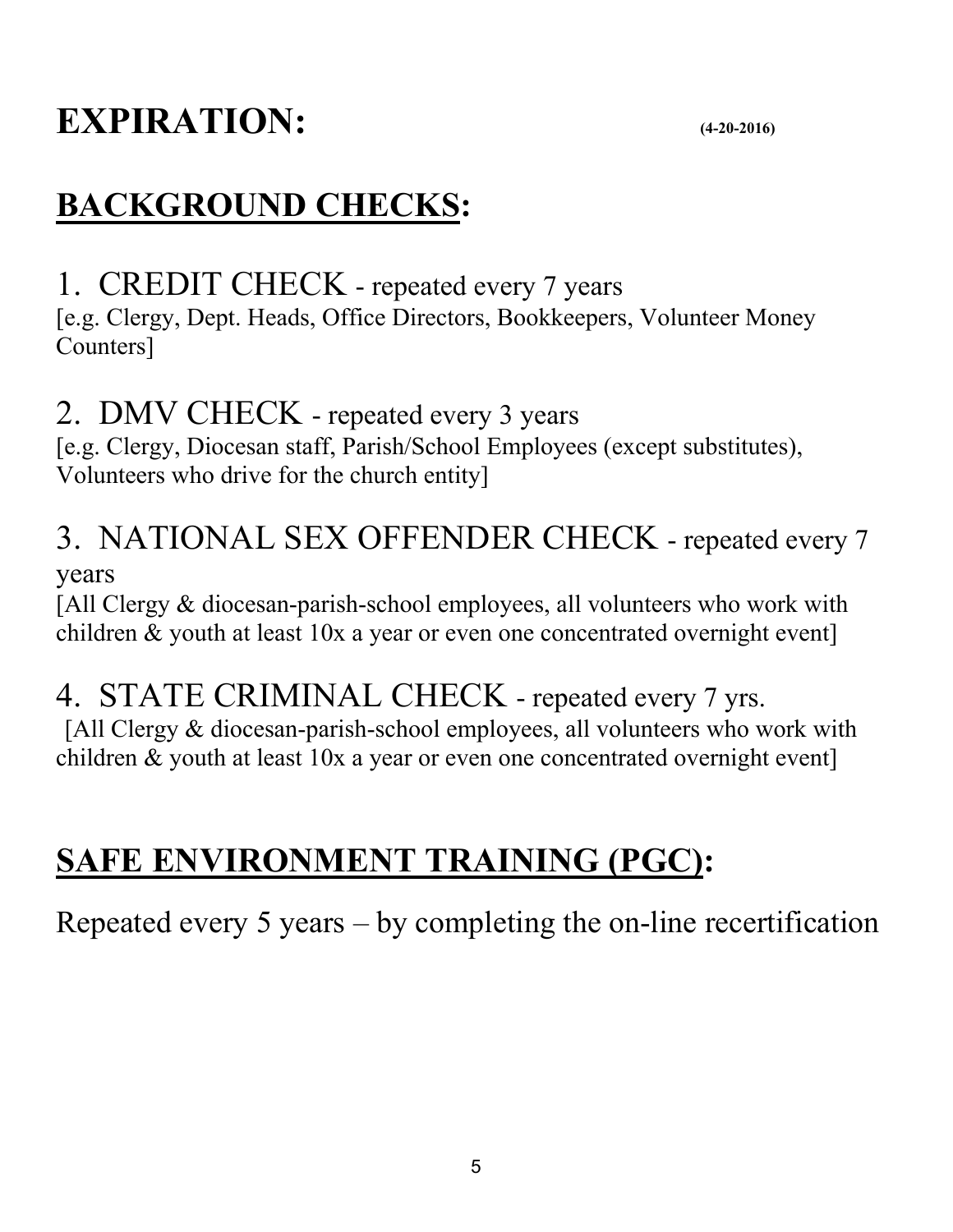

### **BACKGROUND SCREENING QUESTIONNAIRE**  Please Print **Confidential**

| <b>NAME:</b>                                                                                                                                                                                                                                                                                                                                                                                 |              |        |              |                               |                                           |         |
|----------------------------------------------------------------------------------------------------------------------------------------------------------------------------------------------------------------------------------------------------------------------------------------------------------------------------------------------------------------------------------------------|--------------|--------|--------------|-------------------------------|-------------------------------------------|---------|
| LAST                                                                                                                                                                                                                                                                                                                                                                                         | First        | Middle |              | Other Names Used/Alias/Maiden |                                           |         |
| <b>ADDRESS:</b>                                                                                                                                                                                                                                                                                                                                                                              |              |        |              |                               |                                           |         |
|                                                                                                                                                                                                                                                                                                                                                                                              |              | City   |              | State                         | Zip                                       |         |
| HOME PHONE:                                                                                                                                                                                                                                                                                                                                                                                  | <b>CELL:</b> |        |              | WORK #:                       |                                           |         |
| DATE OF BIRTH (MM/DD/YEAR):                                                                                                                                                                                                                                                                                                                                                                  |              |        | $Sex: F \ M$ |                               | Race:                                     |         |
| <b>SOCIAL SECURITY #</b> DRIVER'S LICENSE #:                                                                                                                                                                                                                                                                                                                                                 |              |        |              |                               |                                           |         |
|                                                                                                                                                                                                                                                                                                                                                                                              |              |        |              |                               | <b>State</b><br>(Provide copy of Dr.Lic.) | Expires |
|                                                                                                                                                                                                                                                                                                                                                                                              |              |        |              |                               |                                           |         |
| 1. Have you ever been the subject of an allegation of any type of sexual abuse that was determined to be credible<br>after an investigation? (You are required to answer this inquiry whether or not a criminal conviction arose out of the<br>allegation.) 		 Yes 		 No 		 If yes, please provide in detail the date, the place, and an account of<br>the circumstances of each allegation. |              |        |              |                               |                                           |         |

- 2. If yes, did any judicial proceeding arise out of the allegations? Yes No If yes, please identify the court in which the proceeding was brought and its location, the parties to that proceeding, the docket number of the proceeding, and any judgment or resolution that was entered or reached.
- 3. Are you under the supervision of any federal, state, or local corrections agency as a result of any allegations of sexual abuse? \_\_\_\_\_ Yes \_\_\_\_\_ No
- 4. Have you ever been convicted of or pleaded guilty/no contest to, placed on probation, given community supervision, or given deferred adjudication for a misdemeanor or felony (other than a parking violation)? Yes No If yes, please state the nature of the offense, the date of the conviction or the entering of the plea, the judgment imposed, the court imposing the judgment and its location, and the docket number of the proceeding.
- **"I certify that the responses contained in this document are true and complete to the best of my knowledge, and I understand that falsified statements on this document shall be grounds for denial of my application, termination of employment, or removal from participation in all volunteer programs."**
- **"I authorize investigation of all statements in this document, including civil, criminal, and sex offender background checks, and, if deemed necessary, driving and credit checks.** *I also authorize future screenings*  *for retention, reassignment, or promotion unless revoked in writing.***"**

| Signature                                       |            |                      | Date   |  |  |
|-------------------------------------------------|------------|----------------------|--------|--|--|
| Parish/School/Entity to which you are applying: |            |                      |        |  |  |
| City:                                           |            | Position:            |        |  |  |
| As an Employee?                                 | Volunteer? | With Children/Youth? | Drive? |  |  |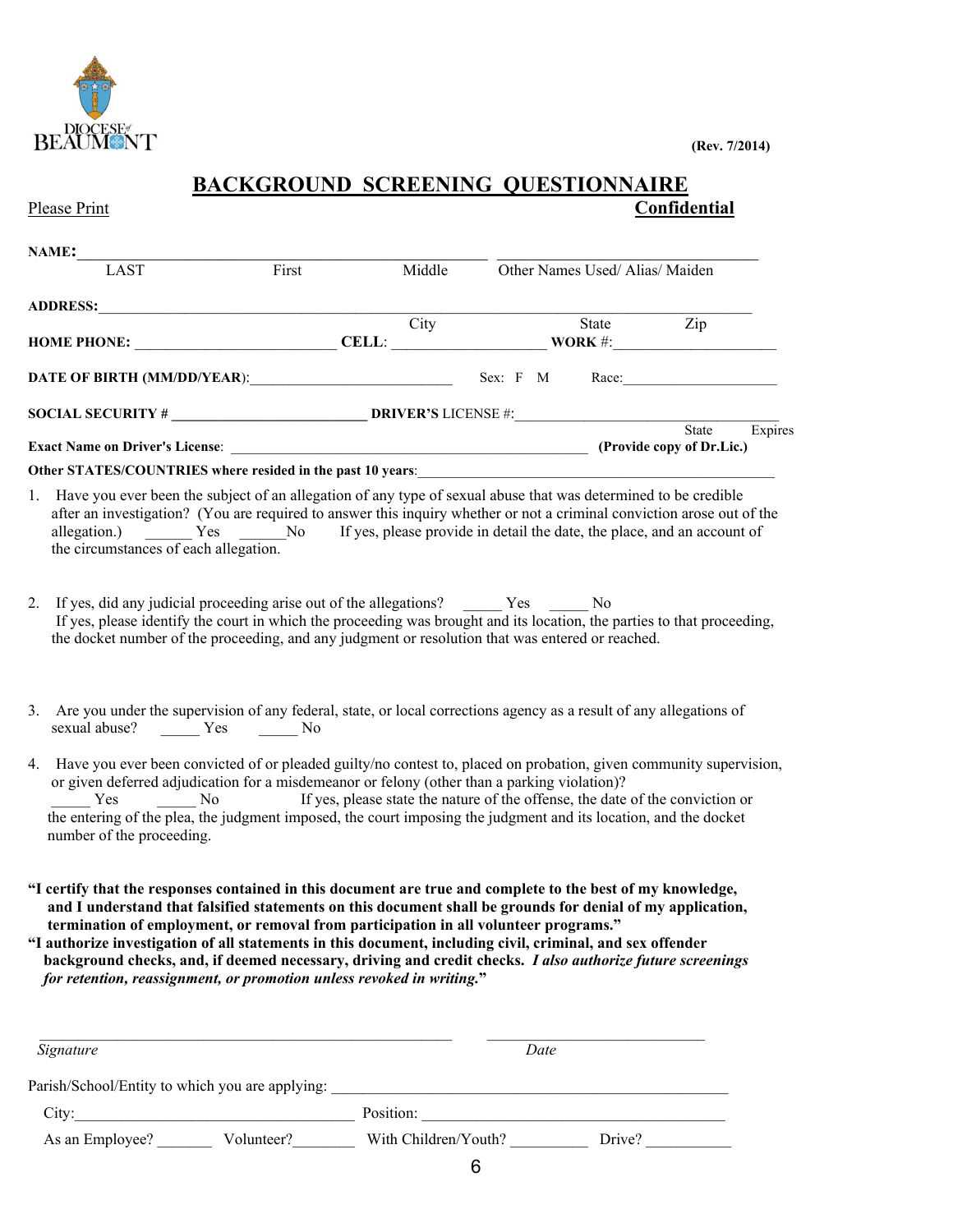

**(Rev. 7/2014)**

### **CUESTIONARIO DE ANTECEDENTES PENALES**

|           | Apellido                                  | Primer nombre                                                                                                                                                                                                                          | Medio |        |   | Otros nombres/apodos/soltero/a |         |
|-----------|-------------------------------------------|----------------------------------------------------------------------------------------------------------------------------------------------------------------------------------------------------------------------------------------|-------|--------|---|--------------------------------|---------|
| Dirección |                                           |                                                                                                                                                                                                                                        |       |        |   |                                |         |
|           |                                           | Ciudad                                                                                                                                                                                                                                 |       | Estado |   | Código postal                  |         |
|           |                                           | Teléfono del hogar<br><u>Legendon del controllado del model de la contradición del model de la contradición del controllado del control de la controllado de la controllado de la controllado de la controllado de la controllado </u> |       |        |   | $\#$ cellular                  |         |
|           |                                           | # Seguro social <b># Licencia para conducir</b>                                                                                                                                                                                        |       |        | # | Estado                         | Venceda |
|           |                                           | Su nombre, exactamente, como apresé en su permiso de conducir:                                                                                                                                                                         |       |        |   |                                |         |
|           | (Provea copia de su permiso de conducir.) |                                                                                                                                                                                                                                        |       |        |   |                                |         |
|           |                                           | Otros estados/países donde ha residido en los 10 años pasados                                                                                                                                                                          |       |        |   |                                |         |
|           |                                           |                                                                                                                                                                                                                                        |       |        |   |                                |         |

- 2. ¿Hubo algún procedimiento judicial debido a acusaciones? Sí \_\_\_\_\_ No Si contesta sí, por favor, identifique la corte en la cual se presentó y su lugar, las personas del litigio, el número de registro del trámite, y cualquier juicio o resolución a que se llegó.
- 3. ¿Está usted bajo supervisión de alguna agencia de corrección federal, estatal o local como resultado de alguna acusación de abuso sexual?\_\_\_\_ Sí \_\_\_\_ No
- 4. ¿Ha sido usted alguna vez condenado o declarado culpable o allanado de los cargos, puesto en libertad provisional, ordenado a servicio supervisada a la comunidad, o puesto en suspensión condicional de la persecución penal por alguna mala conducta o delito (otro de violación de estacionamiento)? \_\_\_ Sí \_\_\_ No Si contesta sí, por favor, afirme la naturaleza de la ofensa, la fecha de la condena o inicio del del juicio, la sentencia impuesta, la corte que impuso la sentencia y su lugar, y el número de registro del juicio.
- **"Certifico que las respuestas contenidas en este documento son verdaderas y completas a mi mejor juicio, y entiendo que afirmaciones falsas en este documento serán motivo para negaresta solicitud, terminar el empleo, o separar de la participación en todos los programas voluntarios."**
- **"Yo autorizo la investigación de las afirmaciones contenidas en este documento, incluyendo comprobar antecedentes de ofensa civil, criminal y sexual, y, si parece necesario, comprobar registros de crédito y de conducción de autos.** *Al mismo tiempo doy mi autorización para que se hagan investigaciones futuras como en el caso de ser promovido, o cuando cambio de oficina, esto se hará siempre al menos que se exprese lo contra por escrito***."**

| Firma                                              | Fecha                                               |  |  |
|----------------------------------------------------|-----------------------------------------------------|--|--|
| Parroquia/Escuela/Oficina en donde está aplicando: |                                                     |  |  |
| Ciudad:                                            | Puesto:                                             |  |  |
| $\lambda$ Como Empleado(a)?<br>¿Voluntario?        | Interacción con niños(as)/jóvenes?<br>$i$ Conducir? |  |  |
|                                                    |                                                     |  |  |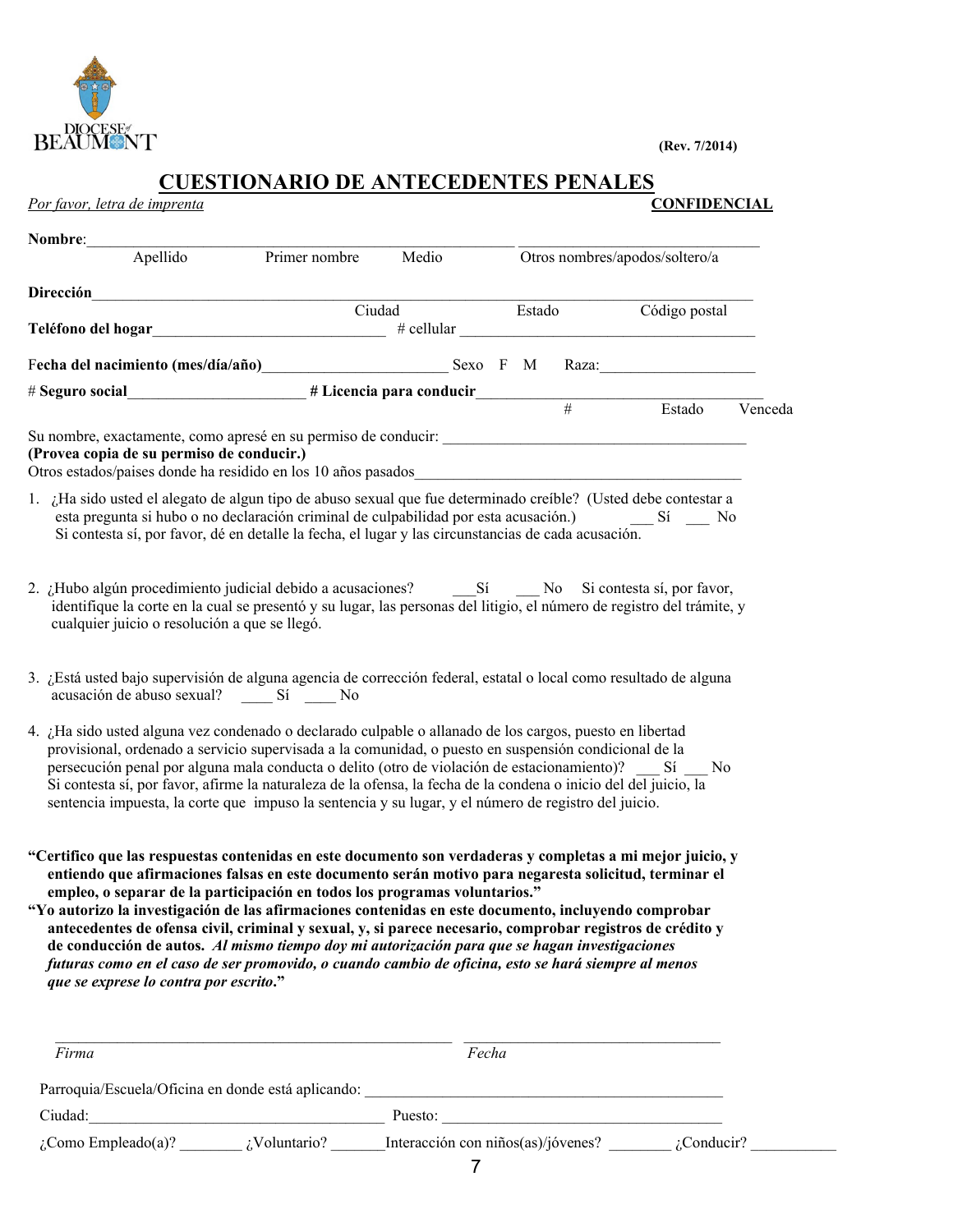# **PREVIOUS EMPLOYER REFERENCE CHECK (Telephone)** (Rev. 10/'03)

|                         | ENTITY CONTACTED PHONE#                                                                                                      |
|-------------------------|------------------------------------------------------------------------------------------------------------------------------|
|                         |                                                                                                                              |
| Assure confidentiality. | and has given us your name as a reference. I am inquiring about her/his employment background and job performance with you". |
|                         |                                                                                                                              |
|                         | What position did this person hold?                                                                                          |
|                         |                                                                                                                              |
|                         |                                                                                                                              |
|                         |                                                                                                                              |
|                         |                                                                                                                              |
|                         |                                                                                                                              |
|                         |                                                                                                                              |
|                         |                                                                                                                              |
|                         |                                                                                                                              |
|                         |                                                                                                                              |
|                         |                                                                                                                              |
|                         | Interaction with co-workers, supervisors, others?<br><u> </u>                                                                |
|                         |                                                                                                                              |
|                         |                                                                                                                              |
|                         |                                                                                                                              |
|                         |                                                                                                                              |
|                         | WOULD YOU RE-HIRE THIS PERSON FOR THE SAME POSITION IF SHE/HE RE-APPLIED?                                                    |
|                         | Any other comments about this person's employment with you?                                                                  |
|                         |                                                                                                                              |
|                         |                                                                                                                              |